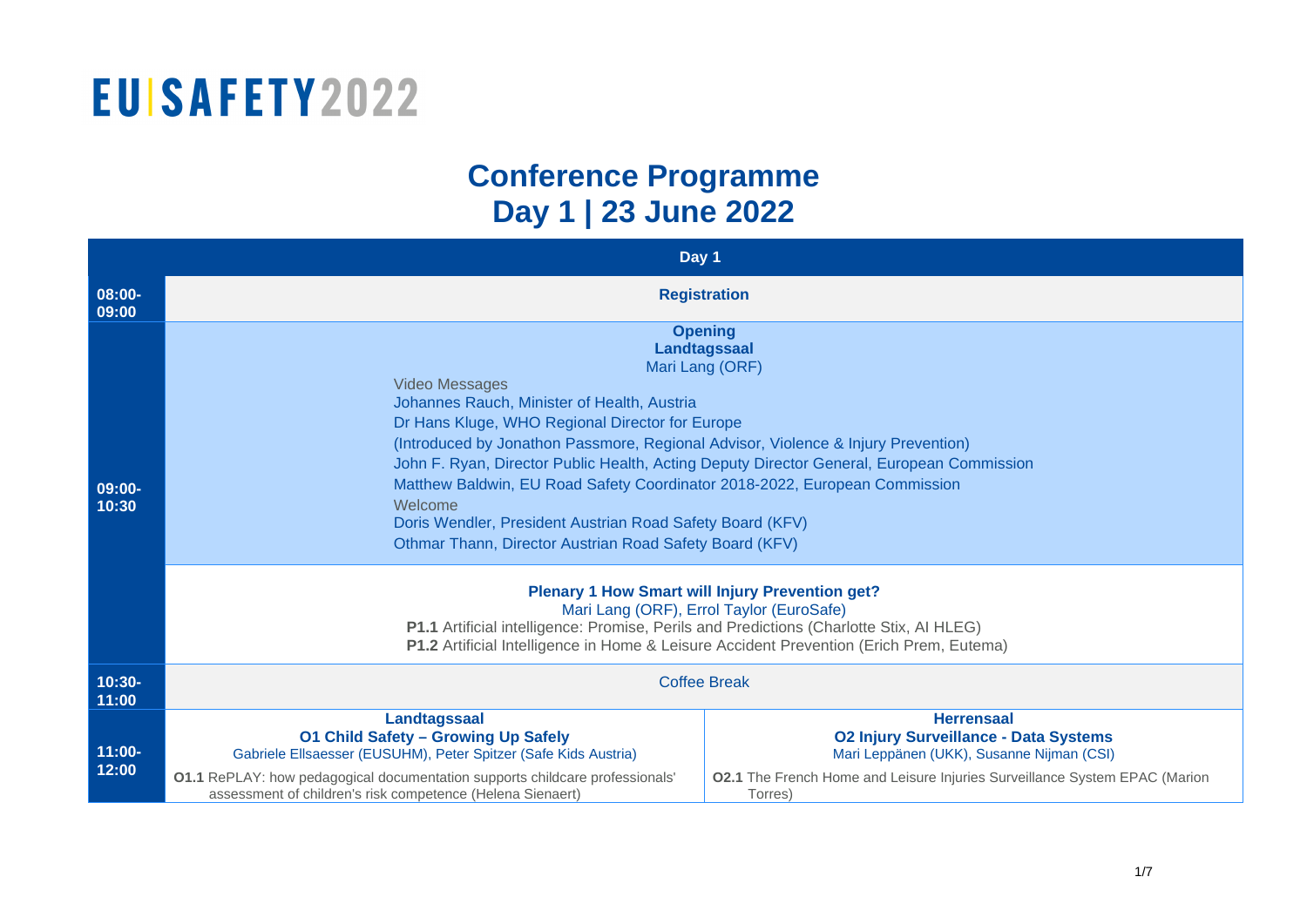|                    | 01.2 CounterRisk New skills to deal with the risks of counterfeiting in consumer<br>goods for children (María Cruz Arenas)<br>01.3 Risk factors for hospital admission after a trampoline related injury in children<br>and adolescents- a cross-sectional study based on EU-IDB (Dritan Bejko) |                                                                                                                                                                                                                                                                                                                                                  | <b>O2.2</b> A national representative and comprehensive healthbased injury monitoring<br>system is launched in Norway from 2022 (Mr. Johan Lund) |                                                                                                                                                                 |  |
|--------------------|-------------------------------------------------------------------------------------------------------------------------------------------------------------------------------------------------------------------------------------------------------------------------------------------------|--------------------------------------------------------------------------------------------------------------------------------------------------------------------------------------------------------------------------------------------------------------------------------------------------------------------------------------------------|--------------------------------------------------------------------------------------------------------------------------------------------------|-----------------------------------------------------------------------------------------------------------------------------------------------------------------|--|
|                    |                                                                                                                                                                                                                                                                                                 |                                                                                                                                                                                                                                                                                                                                                  | 02.3 Pilot-testing an Injury Registry in Eastern Europe - learning from iCREATE<br>Project (Diana Dulf)                                          |                                                                                                                                                                 |  |
|                    | (Peter Spitzer)                                                                                                                                                                                                                                                                                 | 01.4 Children on wheels - mobile on wheels with muscle + electric + motor power                                                                                                                                                                                                                                                                  |                                                                                                                                                  | 02.4 From community-based registrations of traffic accidents towards prevention<br>(Susanne Nijman)                                                             |  |
|                    | 01.5 Child Defenestration: An Unexpected collateral Effect of the first Covid-19<br>Lockdown! (Nathalie Beltzer)                                                                                                                                                                                |                                                                                                                                                                                                                                                                                                                                                  | survey of adults (Anke-Christine Sass)                                                                                                           | 02.5 Accidents in Germany 2019/2020 - Results from a representative health                                                                                      |  |
|                    | 01.6 The Botnar Child Road Safety Challenge: why monitoring multi-country<br>projects is so important (Atsani Ariobowo)                                                                                                                                                                         |                                                                                                                                                                                                                                                                                                                                                  |                                                                                                                                                  |                                                                                                                                                                 |  |
|                    | Landtagssaal<br><b>EP1 Child Safety - Everyday Risks</b><br>Gabriele Ellsaesser (EUSUHM), Peter Spitzer (Safe                                                                                                                                                                                   | <b>Herrensaal</b><br>EP2 Injury Surveillance - Data Collection<br>Dritan Bejko (LIH), Susanne Nijman (CSI)                                                                                                                                                                                                                                       |                                                                                                                                                  | <b>Prälatensaal</b><br><b>EP3 Digital Solutions - Home &amp; Leisure Safety</b><br>Michael Nader (KFV), Martijntje Bakker (CSI)                                 |  |
|                    | Kids)<br>EP1.1 E-Learning with the Safety Bear (Elisabeth<br>Fanninger)                                                                                                                                                                                                                         | <b>EP2.1</b> Methodological issues for recording occupational<br>accidents and evaluation of aftereffects (Battaivan<br>Byamba)                                                                                                                                                                                                                  |                                                                                                                                                  | <b>EP3.1</b> Potentials and Challenges of Artificial Intelligence<br>and Robotics for the Safety in Home and Leisure.<br>(Michael Nader)                        |  |
|                    | EP1.3 Promoting fun and safe play on inflatable<br>playgrounds (Mieke Cotterink)                                                                                                                                                                                                                | <b>EP2.2</b> National data on drownings in Italy (Giuseppe<br>Balducci)<br>EP2.3 A registry-based pilot study of traumatic brain injury<br>in two middle-income countries (Angela Cazacu-<br>Stratu)<br>EP2.4 Injury ED and inpatient admission rates in Europe<br>(Mr. Marco Giustini)<br>EP2.5 Alcohol related emergency department treatments |                                                                                                                                                  | <b>EP3.2</b> Benchmarking Natural Language Processing tools<br>for automatic classification of Trauma mechanism<br>in French emergency free-text clinical notes |  |
| $12:05 -$<br>12:30 | EP1.2 Educating Children on Health & Safety (Grigorios<br>Gkogkas)<br><b>EP1.4 Hold Hands - encouraging Early Childhood</b>                                                                                                                                                                     |                                                                                                                                                                                                                                                                                                                                                  |                                                                                                                                                  | (Gabrielle Chenais)<br><b>EP3.3</b> Virtual Reality - an opportunity for safe and realistic<br>power wheelchair training (Eva Aigner-Breuss)                    |  |
|                    | Education and Care Practitioners to teach water<br>safety (Roger Sweeney)                                                                                                                                                                                                                       |                                                                                                                                                                                                                                                                                                                                                  |                                                                                                                                                  | EP3.4 Development and Implementation of a Digital Falls<br>Prevention Program for Community-dwelling Older<br>Adults (Emma Stanmore)                            |  |
|                    | <b>EP1.5</b> Child injury mortality and morbidity in Croatia (Ivana<br>Brkić Biloš)<br>EP1.6 Self-reported knowledge on suicidal risk and                                                                                                                                                       | pandemic (Susanne Nijman)                                                                                                                                                                                                                                                                                                                        | in the Netherlands: trends in alcohol intoxications<br>and alcohol related injuries during the Covid-19                                          | <b>EP3.5</b> Experiences and Perceptions of Community Safety<br>(Dawn Exlev)                                                                                    |  |
|                    | suicidal behavior in schoolchildren aged 16 to 19<br>years in Lithuania (Birute Strukcinskiene)                                                                                                                                                                                                 | EP2.6 Taking severity seriously: looking beyond the<br>maximum abbreviated injury score (Marjolein<br>Versteeg)                                                                                                                                                                                                                                  |                                                                                                                                                  | EP3.6 Machine Learning techniques for the prediction of<br>hospital Length Of Stay from injuries (Alessio<br>Pitidis)                                           |  |
| $12:30-$<br>13:30  | <b>Lunch Break</b>                                                                                                                                                                                                                                                                              |                                                                                                                                                                                                                                                                                                                                                  |                                                                                                                                                  |                                                                                                                                                                 |  |
| $13:30-$<br>14:30  | Landtagssaal<br><b>03 Road Safety - Smart Solutions</b><br>Klaus Machata (KFV), Veronika Zuser (KFV)                                                                                                                                                                                            |                                                                                                                                                                                                                                                                                                                                                  |                                                                                                                                                  | <b>Herrensaal</b><br><b>O4 Home Safety - COVID-19 Impacts</b><br>Tatiana Alves (INS), Mirjam Bächli (BFU)                                                       |  |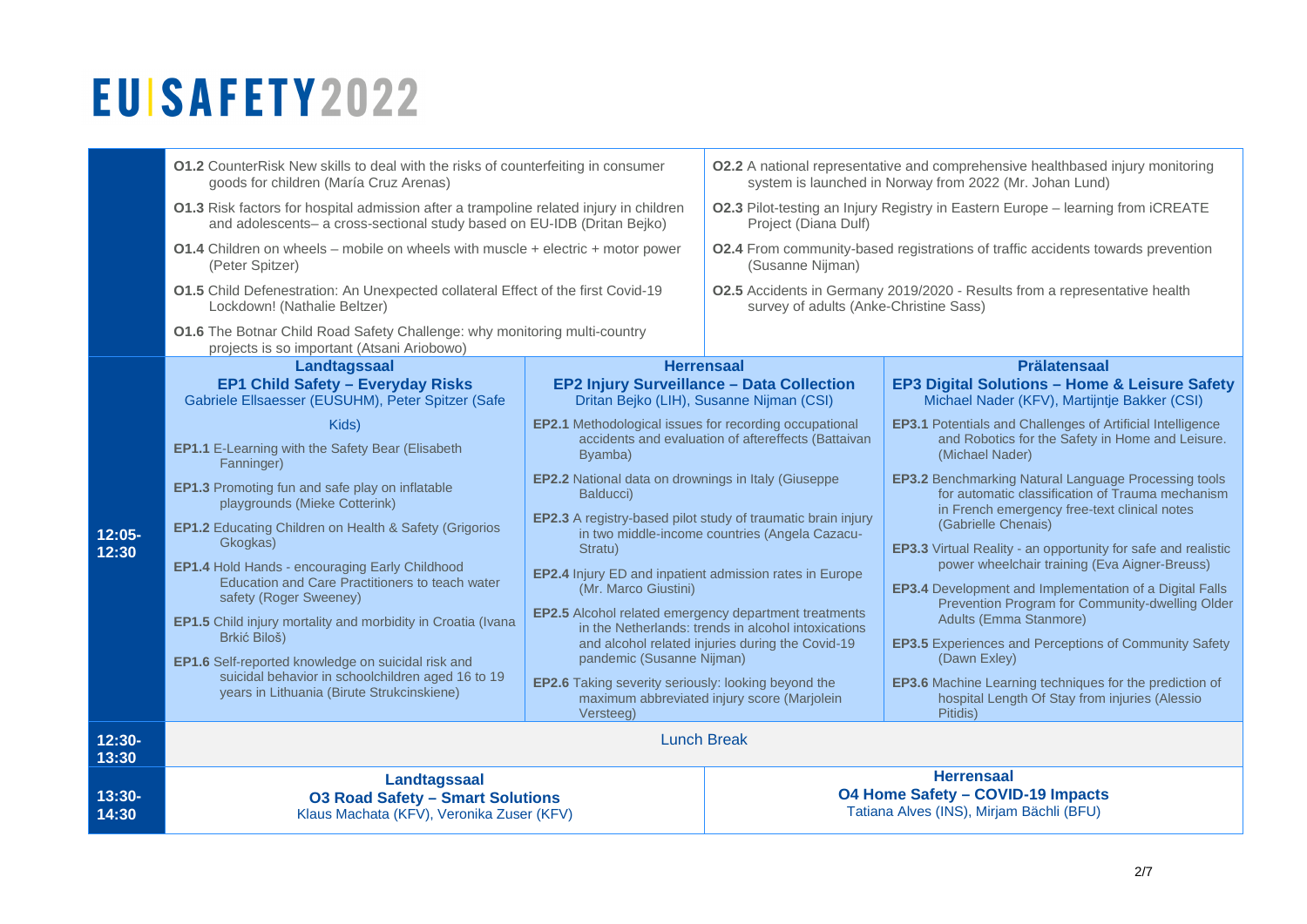|                    | O3.1 The SOULMATE app: facilitating elderly mobility by increasing the feeling of<br>security while travelling through the use of a mobility app, secure navigation<br>and a helpline (Karin Kuchler)<br>O3.2 Warning signals as solution to increase cyclists' safety in automated,<br>connected mobility (Eva-Maria Hollauf)<br>O3.3 Predicting cyclists' intentions by measuring eye, head and body movements<br>(Stephan Odenwald) |                                                                                                                                                                                                                                                                                                                     | O4.1 Emergency admissions for domestic accidents during the first Covid-19<br>lockdown in France (Nathalie Beltzer)                                                                                |                                                                                                                                                                                                                                        |
|--------------------|----------------------------------------------------------------------------------------------------------------------------------------------------------------------------------------------------------------------------------------------------------------------------------------------------------------------------------------------------------------------------------------------------------------------------------------|---------------------------------------------------------------------------------------------------------------------------------------------------------------------------------------------------------------------------------------------------------------------------------------------------------------------|----------------------------------------------------------------------------------------------------------------------------------------------------------------------------------------------------|----------------------------------------------------------------------------------------------------------------------------------------------------------------------------------------------------------------------------------------|
|                    |                                                                                                                                                                                                                                                                                                                                                                                                                                        |                                                                                                                                                                                                                                                                                                                     | O4.2 Fall fighters and Later Life Roadshows: Working with the private sector to<br>implement a falls prevention and strength and balance programme during the<br>Covid 19 pandemic (Ashley Martin) |                                                                                                                                                                                                                                        |
|                    |                                                                                                                                                                                                                                                                                                                                                                                                                                        |                                                                                                                                                                                                                                                                                                                     | O4.3 Impact of the Covid-19 pandemic on unplanned hospitalizations and mortality<br>for falls/injuries and femoral neck fracture in France (Marion Torres)                                         |                                                                                                                                                                                                                                        |
|                    | O3.4 Effectiveness assessment of a warning driver assistance system for trucks to<br>avoid ac-cidents with pedestrians (Ernst Tomasch)                                                                                                                                                                                                                                                                                                 |                                                                                                                                                                                                                                                                                                                     | O4.4 Implementation fidelity of the 'Stay One Step Ahead' home safety intervention;<br>a mixed methods analysis (Sabrina Stewart)                                                                  |                                                                                                                                                                                                                                        |
|                    | O3.5 Legal Challenges of automated driving to ensuring road-safety (Susanne<br>Gstöttner)                                                                                                                                                                                                                                                                                                                                              |                                                                                                                                                                                                                                                                                                                     | prevention program TOM (Branko Olij)                                                                                                                                                               | O4.5 TOM & Co: the (im)possibilities of implementing digital technolodgy in the fall                                                                                                                                                   |
|                    | Landtagssaal<br><b>EP4 Child Safety - Injury Patterns</b><br>Stephanie Gerzabek (KFV), Michael Nader (KFV)                                                                                                                                                                                                                                                                                                                             | <b>Herrensaal</b>                                                                                                                                                                                                                                                                                                   | <b>EP5 Home Safety -</b><br><b>Behaviours and Circumstances</b>                                                                                                                                    | <b>Prälatensaal</b><br><b>EP6 Safety Promotion and Communication</b><br>Nathan Davies (ROSPA), Eva Vaagland (NSF)                                                                                                                      |
|                    | <b>EP4.1</b> Assessment of pediatric TBI patterns using the<br>Glasgow Scale at all levels of medical care                                                                                                                                                                                                                                                                                                                             | EP5.1 Causation factors of unintentional injury in the                                                                                                                                                                                                                                                              | Tatiana Alves (INS), Mirjam Bächli (BFU)                                                                                                                                                           | EP6.1 Don't shoot the messenger: Up-to-date reporting of<br>consumer shoot product injuries using an                                                                                                                                   |
|                    | (Eugeniu Mindrigan)<br>EP4.2 Prevalence of road traffic accidents among children                                                                                                                                                                                                                                                                                                                                                       | home (Dawn Exley)<br><b>EP5.2</b> Home falls among people 65 years and older:<br>circumstances and patterns of falls. Results from<br>the ChuPaDom survey - 2018 (Marion Torres)<br>EP5.3 Gas hazards at home - an invisible threat (Stefan<br>Georgiev)<br>EP5.4 Fireworks - Behaviour of Dutch households (Branko |                                                                                                                                                                                                    | interactive dashboard (Marjolein Versteeg)<br><b>EP6.2</b> How to engage people in safety with Incidents &                                                                                                                             |
|                    | 0-16 years old: a retrospective study in Yerevan<br>(Artashes Tadevosyan)                                                                                                                                                                                                                                                                                                                                                              |                                                                                                                                                                                                                                                                                                                     |                                                                                                                                                                                                    | <b>Observations (Julia Tanzbett)</b><br><b>EP6.3</b> Analysis of economic sectors and professions in<br>Slovak Republic from the point of view of<br>accidents and assessing tools in assessment<br>occupational risks. (Alena Ďaďová) |
| 14:35-<br>15:00    | EP4.3 Trampoline related injuries in children aged up to<br>18 years - a multinational study based on EU-IDB<br>(2008 and 2018) (Dritan Bejko)                                                                                                                                                                                                                                                                                         |                                                                                                                                                                                                                                                                                                                     |                                                                                                                                                                                                    |                                                                                                                                                                                                                                        |
|                    | EP4.4 How our safety policy changed from "as safe as<br>possible" to "as safe as necessary" (Veerle De<br>Vliegher)                                                                                                                                                                                                                                                                                                                    | O(i)<br>EP5.5 Collaboration on fire safety for socially vulnerable                                                                                                                                                                                                                                                  |                                                                                                                                                                                                    | EP6.4 Bow-tie analysis for patient safety risk management<br>in Bulgarian hospitals (Rositsa Dimova)                                                                                                                                   |
|                    | <b>EP4.5</b> Dutch child injury prevention model (Hedy<br>Goossens)                                                                                                                                                                                                                                                                                                                                                                    | groups (Anja Kristin Kleiven)<br><b>EP5.6</b> Results from 5 consecutive years of natural hazard                                                                                                                                                                                                                    |                                                                                                                                                                                                    | <b>EP6.5</b> Standardization of lifeguarding job regulations as a<br>form of drowning prevention (Olga Marques)                                                                                                                        |
|                    | EP4.6 "Safe & Healthy"A Safe School short film project on<br>youth injury prevention and safety promotion<br>(Isabella Kranacher)                                                                                                                                                                                                                                                                                                      | awareness in Austrian population (Timo<br>Lücksmann)                                                                                                                                                                                                                                                                |                                                                                                                                                                                                    | <b>EP6.6</b> Internationalization of a professional drowning<br>prevention and water safety and rescue course -<br>lessons from Portugal and application in Europe<br>and Africa in 2022 (Fernando Martinho)                           |
| $15:00 -$<br>15:30 | <b>Tea Break</b>                                                                                                                                                                                                                                                                                                                                                                                                                       |                                                                                                                                                                                                                                                                                                                     |                                                                                                                                                                                                    |                                                                                                                                                                                                                                        |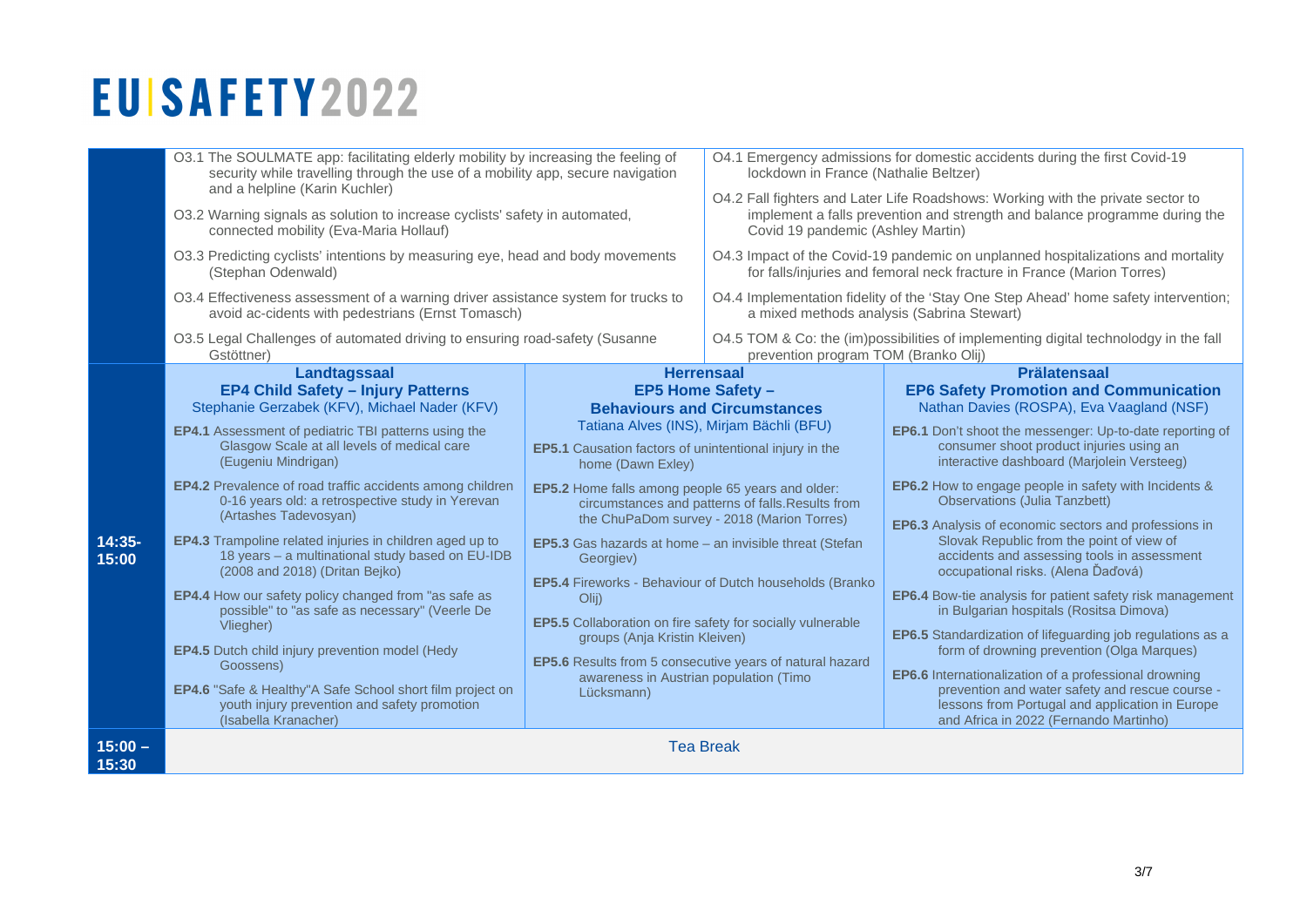| $15:30-$<br>16:30 | Landtagssaal<br><b>05 Sports and Recreational Safety - Exposure and Risk</b><br>Mari Leppänen (UKK), Laurent Malisoux (LIH)<br><b>05.1 KFV Exposure Survey (Carl Neumayr)</b>                                                                                                                                                   | <b>Herrensaal</b><br><b>O6 Technology Solutions for Safety - Reality Checks</b><br>Martijntje Bakker (CSI), Hanna Kettunen (THL)<br><b>O6.1</b> Improving cyclists' safety via new C-ITS technologies in automated and<br>connected mobility (Hannah Wies)                                                                                                                          |  |  |
|-------------------|---------------------------------------------------------------------------------------------------------------------------------------------------------------------------------------------------------------------------------------------------------------------------------------------------------------------------------|-------------------------------------------------------------------------------------------------------------------------------------------------------------------------------------------------------------------------------------------------------------------------------------------------------------------------------------------------------------------------------------|--|--|
|                   | <b>O5.2</b> Trends in sports-related emergency department visits in the Netherlands,<br>2009-2018 (Branko Olij)                                                                                                                                                                                                                 | <b>O6.2</b> Digital "Mind your step" weather warning for people of advanced age (Martin<br>Pfanner)                                                                                                                                                                                                                                                                                 |  |  |
|                   | <b>05.3</b> Situation of Drowning and Drowning Prevention in Europe (Detlev Mohr)<br><b>O5.4</b> Trampoline Park Safety – the perspective of users (Sandra Nascimento)<br><b>O5.5</b> Is the prescription of "appropriate" running shoes an evidence-based<br>preventive measure for running-related injury? (Laurent Malisoux) | <b>O6.3</b> Evaluation of an intervention to improve home safety for preschool children: a<br>controlled before and after study (Michael James Taylor)<br><b>O6.4</b> Portuguese e-maritime incident processing (José Coelho)<br><b>O6.5</b> Advanced driver assistance systems in professional driving: About loopholes,<br>attitudes, knowledge and training (Martin Winkelbauer) |  |  |
|                   | Landtagssaal<br><b>Plenary 2 Influencing Risk-Coping Behaviour</b><br>Eva Vaagland (EuroSafe), Armin Kaltenegger (KFV)                                                                                                                                                                                                          |                                                                                                                                                                                                                                                                                                                                                                                     |  |  |
| $16:30-$<br>17:30 | P2.1 Using behavioural science in communications to improve safety promotion (Shayoni Lynn, Lynn PR)<br>P2.2. Humans aren't robots (Natalia Shakhina, Behavioural Insights Team)<br>P2.3 Trends in Safety Culture Research (Nic Ward, Center for Health & Safety Culture)                                                       |                                                                                                                                                                                                                                                                                                                                                                                     |  |  |
| 19:00             | <b>Walking Tour</b>                                                                                                                                                                                                                                                                                                             |                                                                                                                                                                                                                                                                                                                                                                                     |  |  |
| 20:00             | <b>Dinner</b>                                                                                                                                                                                                                                                                                                                   |                                                                                                                                                                                                                                                                                                                                                                                     |  |  |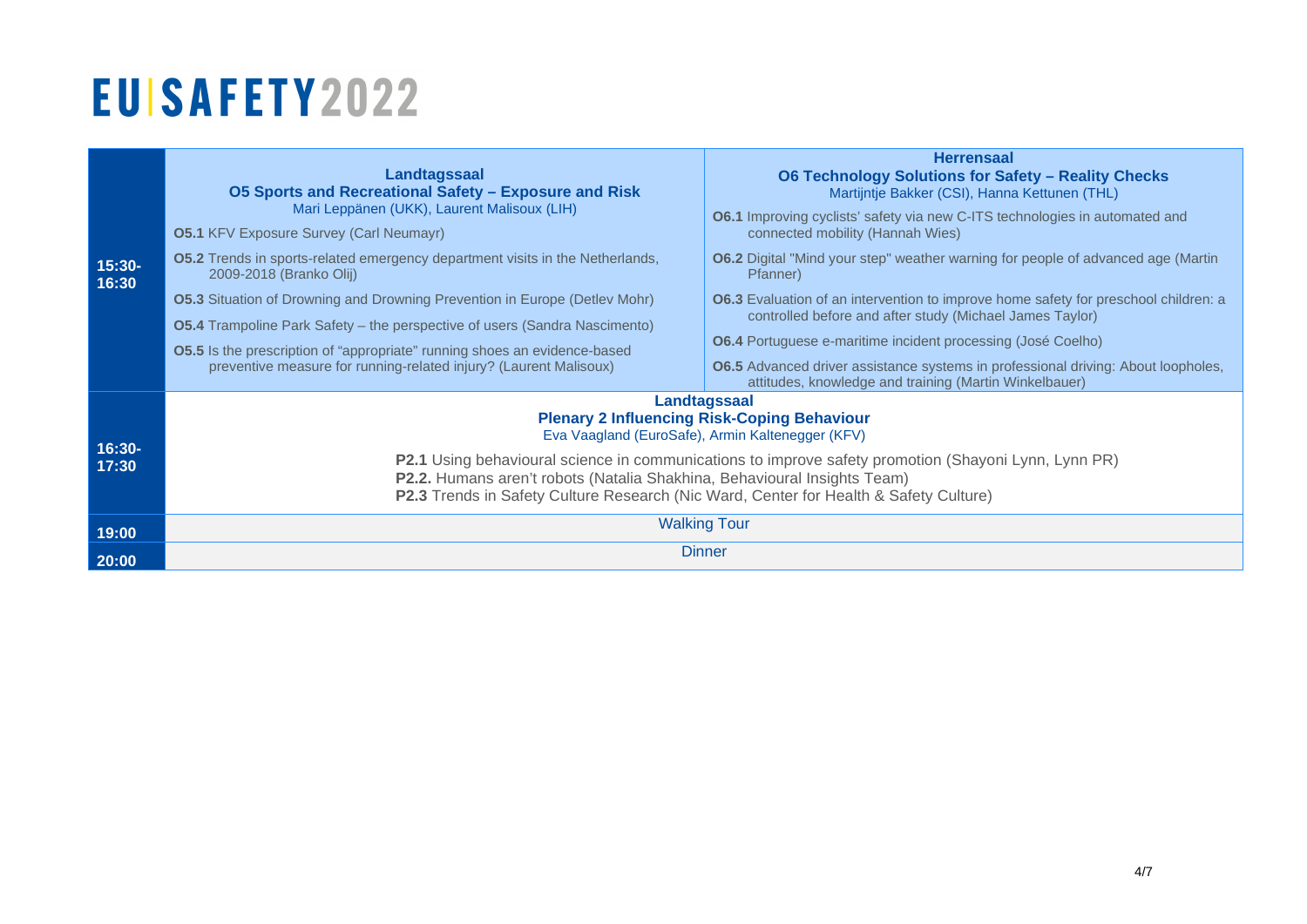### **Conference Programme Day 2 | 24 June 2022**

| Day 2              |                                                                                                                                                                 |                                                                                                                                  |                                                                                                                                                                                       |                                                                                     |
|--------------------|-----------------------------------------------------------------------------------------------------------------------------------------------------------------|----------------------------------------------------------------------------------------------------------------------------------|---------------------------------------------------------------------------------------------------------------------------------------------------------------------------------------|-------------------------------------------------------------------------------------|
|                    | Landtagssaal<br>O7 Road Safety - Vulnerable Road Users<br>Klaus Machata (KFV), Veronika Zuser (KFV)                                                             |                                                                                                                                  | <b>Herrensaal</b><br><b>08 Child Safety - Severe Threats (Drowning and Burns)</b><br>Peter Spitzer (Safe Kids Austria), Gabriele Ellsaesser (EUSUHM)                                  |                                                                                     |
|                    | <b>O7.1</b> Engaging European citizens in improving road safety: the European Road<br>Safety Charter initiative (Wouter Van den Berghe)                         |                                                                                                                                  | <b>08.1</b> Parents' risk perception of drowning among young children (Mieke<br>Cotterink)                                                                                            |                                                                                     |
| 09:00-             | <b>07.2</b> trafficsafety4you - drowsiness and fitness to drive (Joachim Rauch)                                                                                 |                                                                                                                                  | <b>08.2</b> Motor storytelling as a drowning prevention tool (Ana María Domínguez<br>Pachón)                                                                                          |                                                                                     |
| 10:00              | O7.3 Safety in Urban Micromobility and the RideSafeUM Initiative (Josep Ramon<br>Morros Rubio)                                                                  |                                                                                                                                  | <b>08.3</b> Teaching water safety without water $-$ a digitized solution for primary<br>school children (Roger Sweeney)                                                               |                                                                                     |
|                    | <b>O7.4</b> About a safe distance  in cycling (Martijn Kiers)                                                                                                   |                                                                                                                                  | <b>08.4</b> Pediatric burn injuries in Georgia: a retrospective hospital-based study                                                                                                  |                                                                                     |
|                    | 07.5 Road Safety and Vulnerable Road Users as the key focus in the<br>Sustainable Mobility planning process on the road towards 'Vision Zero'.<br>(Dirk Engels) |                                                                                                                                  | (Nino Chikhladze)<br><b>08.5</b> Implementing outcomes of aetiological research in an online programme to<br>prevent burn accidents in children under 5 years of age (Eva van Zoonen) |                                                                                     |
|                    | <b>Landtagssaal</b>                                                                                                                                             | <b>Herrensaal</b>                                                                                                                |                                                                                                                                                                                       | <b>Prälatensaal</b>                                                                 |
|                    | <b>EP7 Road Safety - Active Mobility</b><br>Klaus Machata (KFV), Veronika Zuser (KFV)                                                                           | EP8 Injury Surveillance - Epidemiology<br>Susanne Nijman (CSI), Dritan Bejko (LIH)                                               |                                                                                                                                                                                       | <b>EP9 Technology - Learning from Workplace</b><br><b>Safety</b>                    |
|                    | <b>EP7.1</b> How to reduce the e-scooter parking problem in                                                                                                     | EP8.1 Epidemiology of falls-related traumatic brain                                                                              |                                                                                                                                                                                       | Hanna Kettunen (THL), Michael Nader (KFV)                                           |
|                    | European cities (Ernestine Mayer)                                                                                                                               | study (Nato Pitskhelauri)                                                                                                        | injury in Georgia: Evidence from observational                                                                                                                                        | <b>EP9.1</b> IoT and AI based Structural Health Monitoring of                       |
|                    | EP7.2 Stand up for your ride! Introducing a foreign road                                                                                                        | <b>EP8.2</b> The prevalence and characteristics of physical                                                                      |                                                                                                                                                                                       | safety critical assets (Christoph Schwald) -<br>cancelled                           |
| $10:05 -$<br>10:30 | safety program (Branko Olij)<br><b>EP7.3</b> The burden of road traffic injuries among patients                                                                 | activity-related injuries among university                                                                                       |                                                                                                                                                                                       | EP9.2 The digital tool that saves lives (Ana María                                  |
|                    | treated in the largest trauma hospitals in the                                                                                                                  |                                                                                                                                  | students in Yerevan. (Artashes Tadevosyan)                                                                                                                                            | Domínguez Pachón)                                                                   |
|                    | Republic of Moldova (Svetlana Cociu)                                                                                                                            | EP8.3 Annual rate of falls in Portugal (2010-2018):                                                                              | Different methodological estimation approaches                                                                                                                                        | EP9.3 An Open-Innovation Challenge for "out of bed<br>detection" (Martin Morandell) |
|                    | <b>EP7.4</b> Road Safety. Wrong-way driving on highways<br>(Martijn Kiers)                                                                                      |                                                                                                                                  | using hospital admission data (Andreia Costa)                                                                                                                                         | EP9.4 Experienced-based Safety Training - Impactful                                 |
|                    | <b>EP7.5</b> Implementation of a model of awareness-raising<br>for taxi motorcyclists in Benin in relation to                                                   | EP8.4 Assessment of Health-Related Quality of Life in<br>Traumatic Brain Injury Patients from Eastern<br>Europe (Madalina Coman) |                                                                                                                                                                                       | in-person training with long-lasting memory<br>impact! (Matthias Krope)             |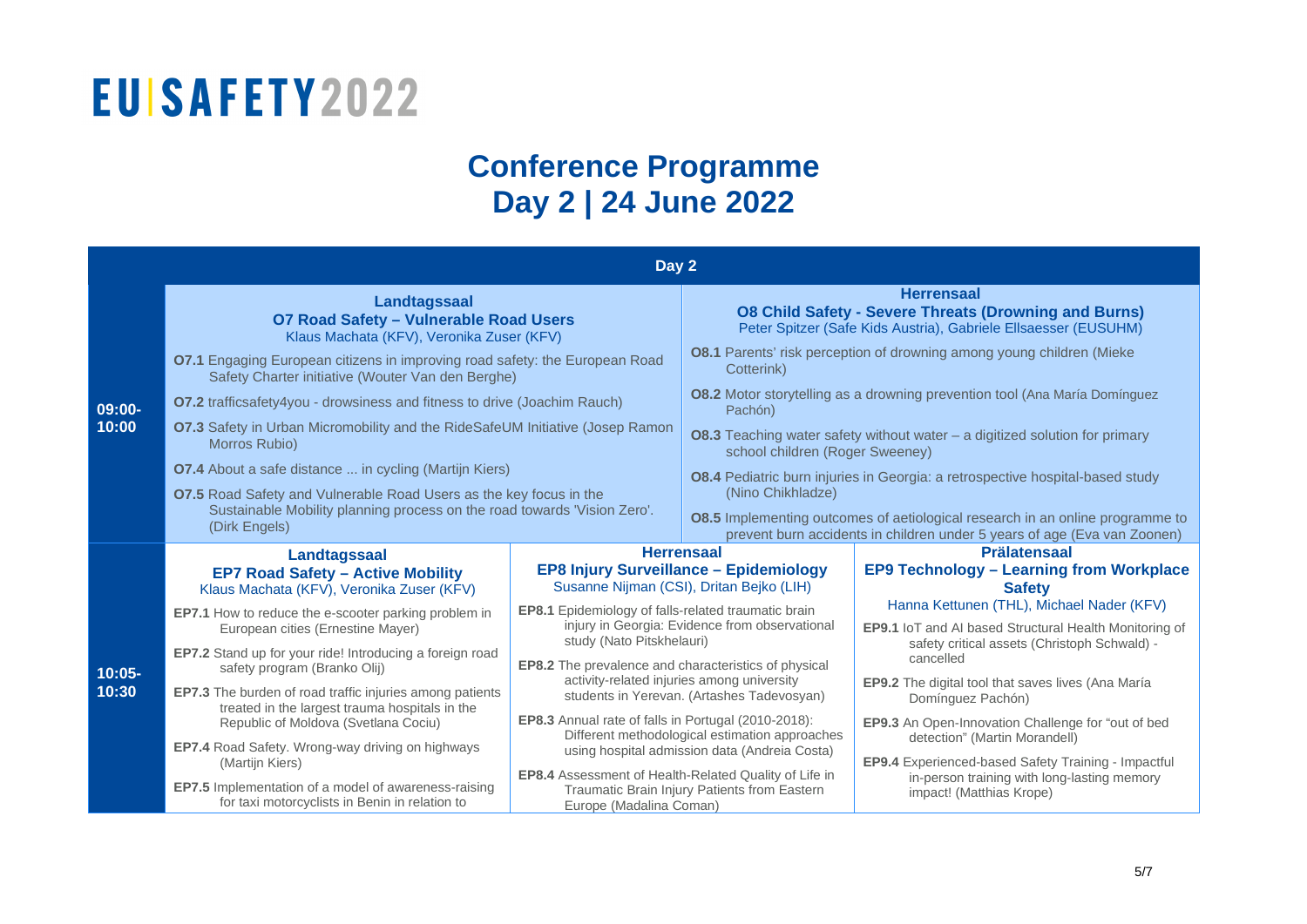| $10:30-$                    | helmet use: a quasi-experimental study (Yolaine                                                                                                                                                                                                                                                                                                                                                                                                                                                                                                                                                                                                                                                                          | <b>EP8.5</b> Effect of the COVID-19 measures on the number |                                    | EP9.5 Exposure Assessment of Electromagnetic                                                                                                                                                                                                                                                                                                                                                                                                                                                                                                                                                                                                                                                                                                                                                                     |
|-----------------------------|--------------------------------------------------------------------------------------------------------------------------------------------------------------------------------------------------------------------------------------------------------------------------------------------------------------------------------------------------------------------------------------------------------------------------------------------------------------------------------------------------------------------------------------------------------------------------------------------------------------------------------------------------------------------------------------------------------------------------|------------------------------------------------------------|------------------------------------|------------------------------------------------------------------------------------------------------------------------------------------------------------------------------------------------------------------------------------------------------------------------------------------------------------------------------------------------------------------------------------------------------------------------------------------------------------------------------------------------------------------------------------------------------------------------------------------------------------------------------------------------------------------------------------------------------------------------------------------------------------------------------------------------------------------|
|                             | Glele Ahanhanzo)                                                                                                                                                                                                                                                                                                                                                                                                                                                                                                                                                                                                                                                                                                         | of severe injuries after traffic accidents and one-        |                                    | Radiation in a Smart Factory (Klaus Schiessl)                                                                                                                                                                                                                                                                                                                                                                                                                                                                                                                                                                                                                                                                                                                                                                    |
|                             | EP7.6 Demographic variation in traffic injury conflicts -                                                                                                                                                                                                                                                                                                                                                                                                                                                                                                                                                                                                                                                                | sided pedestrian accidents in the Netherlands              |                                    | <b>EP9.6</b> Changing the driving behavior of forklift drivers                                                                                                                                                                                                                                                                                                                                                                                                                                                                                                                                                                                                                                                                                                                                                   |
|                             | implications for vehicle driving simulators                                                                                                                                                                                                                                                                                                                                                                                                                                                                                                                                                                                                                                                                              | (Inge Krul)                                                |                                    | by means of gaze analyzes (Peter                                                                                                                                                                                                                                                                                                                                                                                                                                                                                                                                                                                                                                                                                                                                                                                 |
|                             | (Kristian Kjaergaard)                                                                                                                                                                                                                                                                                                                                                                                                                                                                                                                                                                                                                                                                                                    | EP8.6 15-year trends in injury related health care use     |                                    | Schwaighofer)                                                                                                                                                                                                                                                                                                                                                                                                                                                                                                                                                                                                                                                                                                                                                                                                    |
|                             | EP7.7 Risk estimation including risk compensation with                                                                                                                                                                                                                                                                                                                                                                                                                                                                                                                                                                                                                                                                   | and costs in the Netherlands (Inge Krul)                   |                                    | EP9.7 Security for Safety Risk Assessments for the                                                                                                                                                                                                                                                                                                                                                                                                                                                                                                                                                                                                                                                                                                                                                               |
|                             | cyclists (Wolf Dietrich Zuzan)                                                                                                                                                                                                                                                                                                                                                                                                                                                                                                                                                                                                                                                                                           | <b>Coffee Break</b>                                        |                                    | production industry (Martin Steiner)                                                                                                                                                                                                                                                                                                                                                                                                                                                                                                                                                                                                                                                                                                                                                                             |
| 11:00<br>$11:00 -$<br>12:00 | Landtagssaal<br><b>09 Safety Promotion - The European View</b><br>Nathan Davies (ROSPA), Christian Halbwachs (Sports Austria)<br><b>09.1</b> Status of Home and Leisure Accident Prevention in Western Europe<br>(Robert Bauer)<br><b>09.2</b> Why the lack of EU-wide pool safety regulation? (Lloyd Owens)<br>09.3 Factfulness - a way to increase interest for safety promotion (Eva<br>Vaagland)<br><b>09.4</b> Pilot application of influencers in road safety communication in Germany:<br>short term effects on knowledge, attitudes and behaviour of the target<br>group (Walter Funk)<br><b>09.5</b> The same fall, a different cause? - Comparing the accidents of consumers<br>and workers (Jakko van Kampen) |                                                            | databank (Marco Giustini)<br>Cosh) | <b>Herrensaal</b><br><b>010 Injury Surveillance - Epidemiology</b><br>Susanne Nijman (CSI), Dritan Bejko (LIH)<br><b>O10.1</b> Pattern of traumatic spinal cord injuries in the Piedmont Region (Italy): a<br>13-year retrospective cohort-based study (Alberto Borraccino)<br><b>O10.2</b> Home accidents in Europe: a descriptive analysis from the IDB-FDS<br>010.3 Changes in home and leisure accidents in children and young people<br>during the COVID-19 pandemic, in Portugal (Tatiana Alves)<br>010.4 Emergency department treatments due to bicycle accidents in the<br>Netherlands: effects of increasing e-bike popularity (Susanne Nijman)<br>010.5 UK injury data: The feasibility of collecting accident data relating to<br>consumer products from the NHS (National Health Service) (Geraldine |
| 12:00-<br>13:00             | Landtagssaal<br><b>Plenary 3 Risk Perceptions and Communication</b><br>Errol Taylor (EuroSafe), Klaus Robatsch (KFV)<br>P3.1 Zero means a lot - A New Paradigm for Safer City Streets (Pedro Homem de Gouveia, Polis)<br>P3.2 Accident prevention with Deep Learning language models (Andreas Stöckl, Univ. Appl. Sci. Upper Austria)<br>P3.3 Risk Communication - from mapping to interacting in a changing natural environment (Thomas Hlatky, VVO)<br>Landtagssaal                                                                                                                                                                                                                                                    |                                                            |                                    |                                                                                                                                                                                                                                                                                                                                                                                                                                                                                                                                                                                                                                                                                                                                                                                                                  |
| $13:00 -$                   | <b>Closing</b>                                                                                                                                                                                                                                                                                                                                                                                                                                                                                                                                                                                                                                                                                                           |                                                            |                                    |                                                                                                                                                                                                                                                                                                                                                                                                                                                                                                                                                                                                                                                                                                                                                                                                                  |
| 13:15                       | <b>Farewell Lunch</b>                                                                                                                                                                                                                                                                                                                                                                                                                                                                                                                                                                                                                                                                                                    |                                                            |                                    |                                                                                                                                                                                                                                                                                                                                                                                                                                                                                                                                                                                                                                                                                                                                                                                                                  |